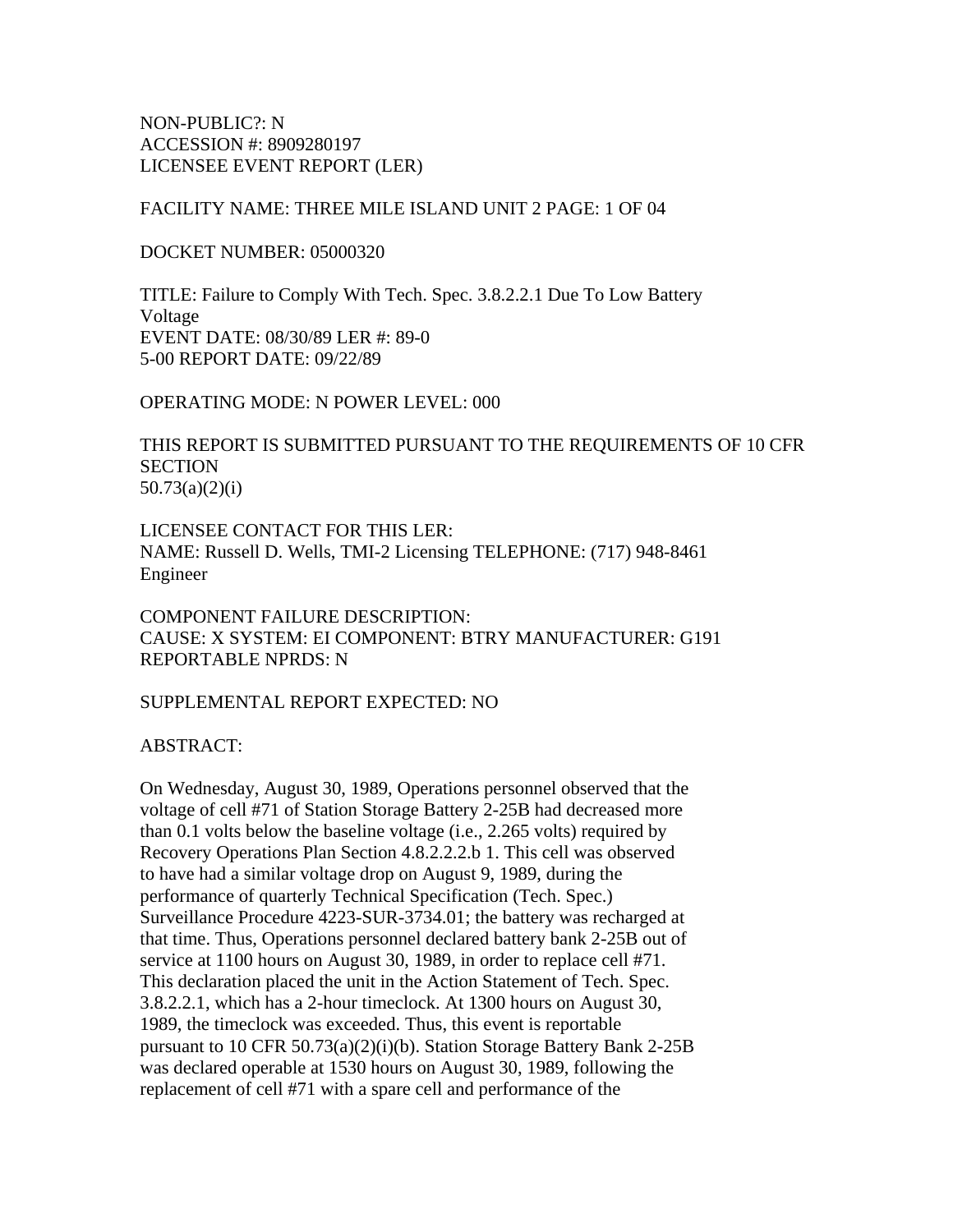applicable Tech. Spec. surveillance procedures. The root cause of this event was normal degradation of cell #71 over the life cycle of the battery cell. Trend analysis of the voltage of battery cells will continue to be performed. No further corrective actions are considered necessary.

### END OF ABSTRACT

#### TEXT PAGE 2 OF 04

#### I. PLANT OPERATING CONDITIONS BEFORE THE EVENT

The TMI-2 facility was in a long-term cold shutdown state; the defueling evolution was in progress. The reactor decay heat was being removed via loss to ambient. Throughout this event there was no affect on the Reactor Coolant System or the core.

## II. STATUS OF STRUCTURES, COMPONENTS, OR SYSTEMS THAT WERE INOPERABLE AT THE START OF THE EVENT AND THAT CONTRIBUTED TO THE EVENT

There are two (2) station battery banks (i.e., 2-15B and 2-25B). Each battery bank (IEEE 805 Code-EI) consists of 116 lead calcium cells connected in series. Additionally, six (6) cells are maintained as spares on a separate charger rack. On Wednesday, August 9, 1989, Technical Specification (Tech. Spec.) Surveillance Procedure 4223-SUR-3734.01, "Station Storage Battery Quarterly Checks," was performed. Pursuant to Recovery Operations (ROP) Section 4.8.2.2.2.b.1, the acceptance criteria of this surveillance procedure specified that the voltage of each cell must be greater than or equal to 2.13 volts and must not have decreased more than 0.1 volts from the original (baseline) value. The voltage of cell #71 of Station Storage Battery Bank 2-25B was observed to have decreased more than 0.1 volts from its baseline value of 2.265 volts. Thus, the action statement of Tech. Spec. 3.8.2.2.1, "D.C. Distribution," which specifies a 2-hour timeclock for restoring the inoperable battery to operable status, was entered. Cell #71 was recharged and restored to operable status within the referenced timeclock. On August 30, 1989, operations personnel decided to recheck the voltage of cell #71 as part of the weekly Tech. Spec. surveillance.

#### III. EVENT DESCRIPTION

On Wednesday, August 30, 1989, the weekly Tech. Spec. surveillance of the Station Storage Battery was performed. Though not required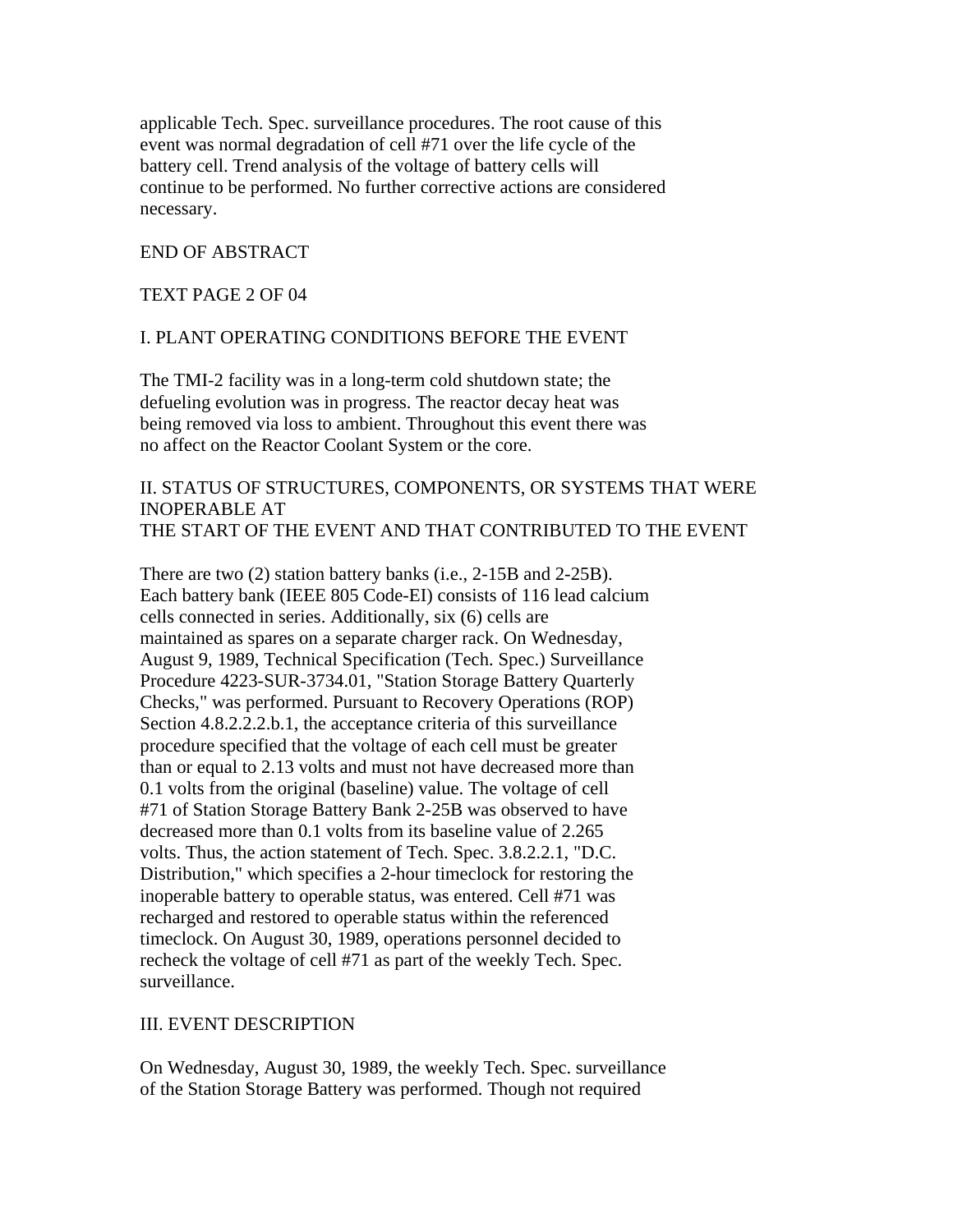by this surveillance, Operations personnel conducted an unscheduled performance of Surveillance Procedure 4223-SUR-3734.01 and observed that the voltage of cell #71 had decreased to 2.15 volts. The observed drop in voltage exceeded the acceptance criteria of 0.1 volts below the baseline voltage (i.e., 2.265 volts). The TMI-2 Control Room was notified; battery bank 2-25B was declared inoperable; and the Action Statement of Tech. Spec. 3.8.2.2.1 was entered at 1100 hours on August 30, 1989. Since the cell had experienced a low voltage problem previously (see Section II), it was decided to replace cell #71 with an available spare cell.

## TEXT PAGE 3 OF 04

Maintenance personnel were unable to replace the defective cell within the 2-hour timeclock. Thus, at 1300 hours on August 30, 1989, the Action Statement of Tech. Spec. 3.8.2.2.1 was exceeded. Therefore, this event is reportable pursuant to 10 CFR  $50.73(a)(2)(i)(b)$  due to existence of a condition prohibited by the plant's Tech. Specs.

A replacement cell was obtained and installed. Following satisfactory completion of the applicable Tech. Spec. surveillance procedures, battery bank 2-25B was restored to operable status at 1530 hours on August 30, 1989.

# IV. ROOT CAUSE OF THE EVENT

This event was caused by excessive voltage decrease in one (1) cell (i.e., #71) of Station Storage Battery Bank 2-25B. The root cause of this event (i.e., the cause of the low voltage in cell #71) has been attributed to normal degradation over the life cycle of the battery cell (i.e., the cell has been used for approximately 13 years).

# V. CORRECTIVE ACTIONS

Upon discovery of this event, inoperable cell #71 was replaced with an available spare cell. Cell #71 was placed in the charger rack and tagged as "not to be used as a spare." During the period that battery bank 2-25B was out-of-service due to the replacement of cell #71 (i.e., approximately 6.5 hours), power was supplied to the 2-25B loads via Bus 2-22E.

The cell voltage data from the quarterly Tech. Spec. Surveillance Procedure 4223-SUR-3734.01 was reviewed and it was determined that no other cells were experiencing a similar problem. Further,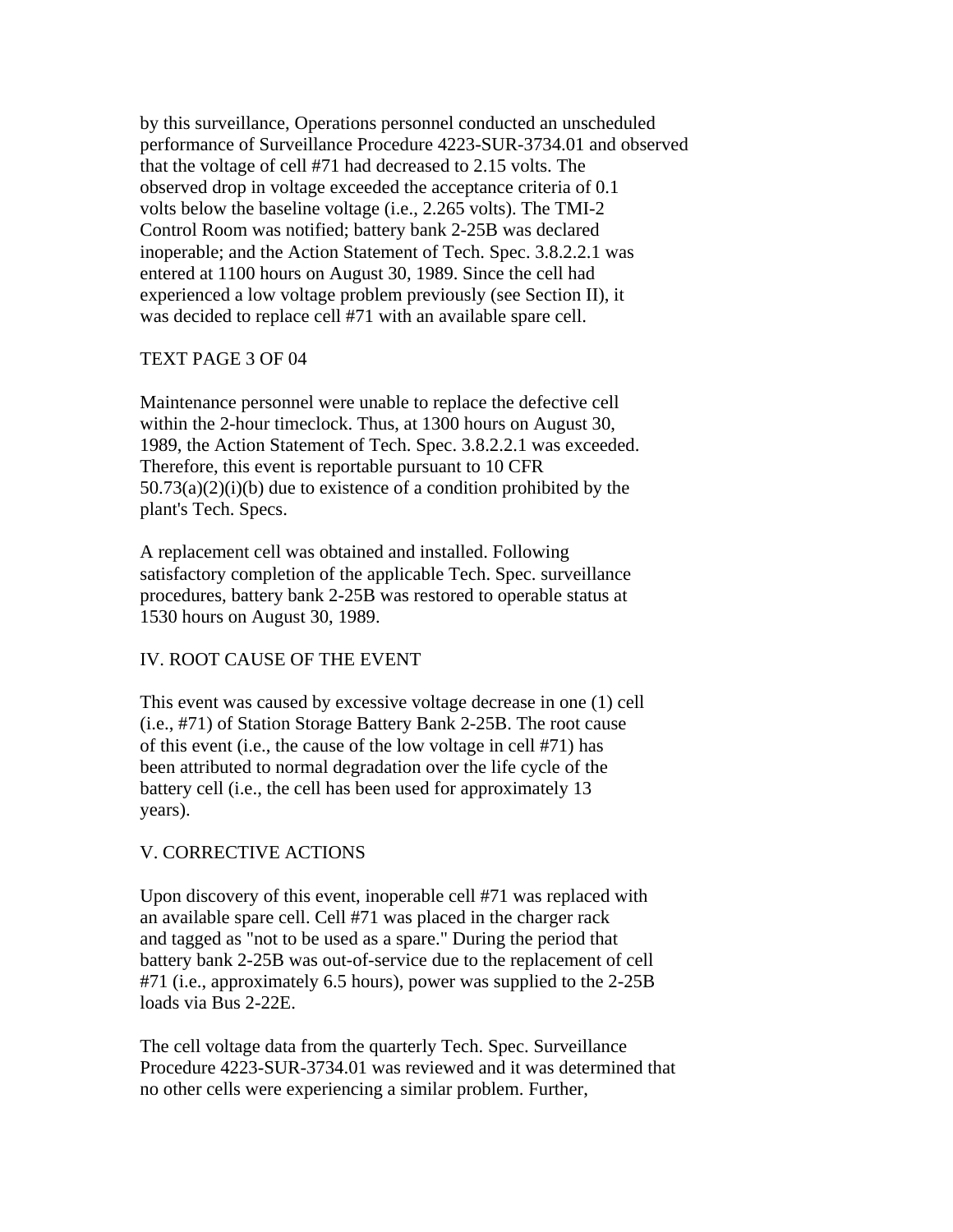continued performance of weekly Tech. Spec. Surveillance Procedure 4223-SUR-3734.01 has continued to verify that the inoperability of cell #71 was an isolated event. Thus, no further corrective actions are considered necessary.

## VI. COMPONENT FAILURE DATA

The station storage batteries, including their cells, are manufactured by Gould, Inc. Model #FTCS-29SELLS, Part No. M01-20142.

## VII. AUTOMATIC OR MANUALLY INITIATED SAFETY SYSTEM RESPONSES

N/A

TEXT PAGE 4 OF 04

# VIII.ASSESSMENT OF THE SAFETY CONSEQUENCES AND IMPLICATIONS OF THE EVENT

The inoperable cell #71 is one (1) of 116 cells comprising Station Storage Battery Bank 2-25B. During this event, the other bank (i.e., 2-15B) remained operable. The Station Storage Batteries provide D.C. power to switch gear controls for breaker trip functions, fire system smoke detectors, inverters for vital power (120 volt A.C.), and miscellaneous pump and valve controls. The majority of the D.C. operated pumps and valve controls are no longer in use. Power was supplied to the 2-25B loads via Bus 2-22E through the rectifier during the battery cell replacement. A single battery bank is designed to supply power to all essential loads for up to two (2) hours per FSAR Section 8.3. However, the safety evaluation attached to TMI-2 Tech. Spec. Change Request No. 51 (reference GPU Nuclear letter 4410-85-L-0135) and approved by NRC License Amendment No. 27, states that due to the current safe-shutdown condition of TMI-2, the present TMI-2 batteries are large enough to handle the essential plant loads for at least eight (8) hours. Considering the decreased loads on the D.C. busses, the powering of D.C. bus loads via Bus 2-22E and battery bank 2-15B, it can be concluded that during the period when battery bank 2-25B was out-of-service, sufficient D.C. power was available to all remaining loads in the event that a loss of off-site power had occurred. Thus, this event did not jeopardize the health and safety of the public.

## ATTACHMENT 1 TO 8909280197 PAGE 1 OF 1

GPU Nuclear GPU Nuclear Corporation